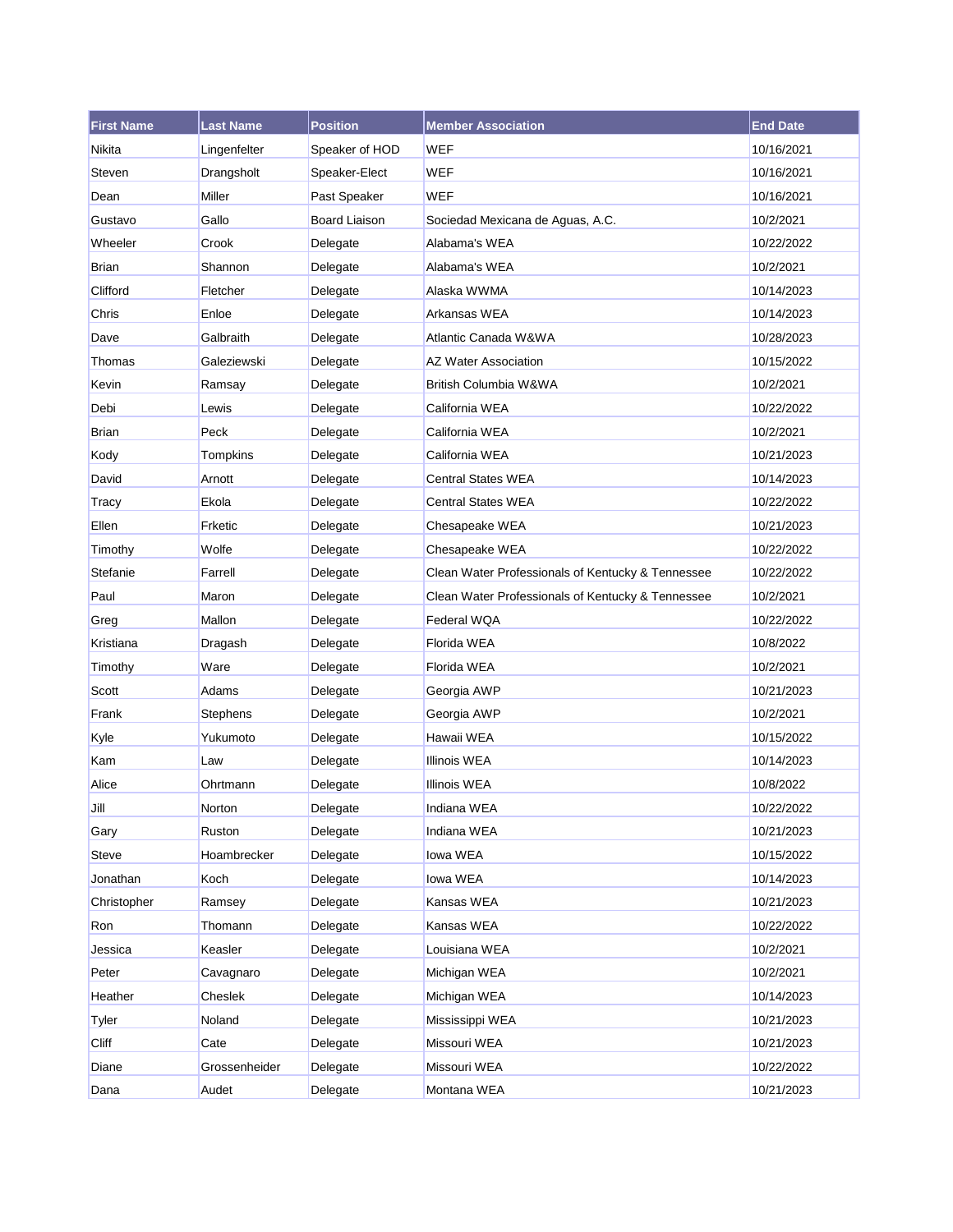| Michael   | <b>Milius</b>    | Delegate          | Nebraska WEA                 | 10/2/2021  |
|-----------|------------------|-------------------|------------------------------|------------|
| James     | Barsanti         | Delegate          | New England WEA              | 10/8/2022  |
| Susan     | Guswa            | Delegate          | New England WEA              | 10/2/2021  |
| Peter     | Garvey           | Delegate          | New England WEA              | 10/14/2023 |
| Thomas    | Grenci           | Delegate          | New Jersey WEA               | 10/2/2021  |
| Jerome    | Harris           | Delegate          | New Jersey WEA               | 10/14/2023 |
| James     | Wancho           | Delegate          | New Jersey WEA               | 10/15/2022 |
| Geoffrey  | <b>Baldwin</b>   | Delegate          | New York WEA                 | 10/22/2022 |
| Paul      | <b>McGarvey</b>  | Delegate          | New York WEA                 | 10/2/2021  |
| Robert    | Wither           | Delegate          | New York WEA                 | 10/21/2023 |
| Chris     | <b>Belk</b>      | Delegate          | North Carolina WEA           | 10/2/2021  |
| Kenneth   | Vogt             | Delegate          | North Carolina WEA           | 10/2/2023  |
| Seth      | Lynne            | Delegate          | North Dakota WEA             | 10/22/2022 |
| Frederic  | Smith            | Delegate          | Ohio WEA                     | 10/22/2022 |
| Kathy     | Richards         | Delegate          | Ohio WEA                     | 10/2/2021  |
| Elizabeth | Wick             | Delegate          | Ohio WEA                     | 10/21/2023 |
| Erin      | Longworth        | Delegate          | <b>WEA of Ontario</b>        | 10/21/2023 |
| John      | Presta           | Delegate          | <b>WEA of Ontario</b>        | 10/2/2021  |
| Kristi    | <b>Steiner</b>   | Delegate          | Pacific Northwest CWA        | 10/15/2022 |
| Casey     | Gish             | Delegate          | Pacific Northwest CWA        | 10/21/2023 |
| Daniel    | Slagle           | Delegate          | Pennsylvania WEA             | 10/15/2022 |
| Michael   | Sedon            | Delegate          | Pennsylvania WEA             | 10/14/2023 |
| Jaime     | Lopez            | Delegate          | Puerto Rico W&EA             | 10/2/2021  |
| Yves      | Comeau           | Delegate          | Reseau Environnement         | 10/16/2021 |
| Jeffrey   | <b>Berlin</b>    | Delegate          | Rocky Mountain WEA           | 10/2/2021  |
| Bill      | Peretti          | Delegate-Elect    | Rocky Mountain WEA           | 10/16/2021 |
| Edyta     | Stec-Uddin       | Delegate          | Rocky Mountain WEA           | 10/8/2022  |
| Jeremy    | <b>Brashears</b> | Delegate          | <b>WEA of South Carolina</b> | 10/22/2022 |
| Becky     | Dennis           | Delegate          | <b>WEA of South Carolina</b> | 10/2/2021  |
| Chris     | Schmit           | Delegate          | South Dakota WEA             | 10/22/2022 |
| Leigh     | Cerda            | Delegate          | WEA of Texas                 | 10/21/2023 |
| Jeffrey   | Sober            | Delegate          | <b>WEA of Texas</b>          | 10/15/2022 |
| Sherry    | Sheffeild        | Delegate          | WEA of Utah                  | 10/2/2021  |
| Clint     | Rogers           | Delegate          | <b>WEA of Utah</b>           | 10/21/2023 |
| Lauren    | Zuravnsky        | Delegate          | Virginia WEA                 | 10/21/2023 |
| Kevin     | Wood             | Delegate          | Virginia WEA                 | 10/22/2022 |
| Garry     | Macdonald        | Delegate          | Water New Zealand            | 10/23/2021 |
| Jenelle   | Armstrong        | Delegate          | West Virginia WEA            | 10/22/2022 |
| Natalie   | Wilson           | Delegate          | Western Canada WEA           | 10/21/2023 |
| Robert    | Coleman          | Delegate-at-Large |                              | 10/2/2021  |
| Donnell   | Duncan           | Delegate-at-Large |                              | 10/21/2023 |
| Robert    | Fischer          | Delegate-at-Large |                              | 10/2/2021  |